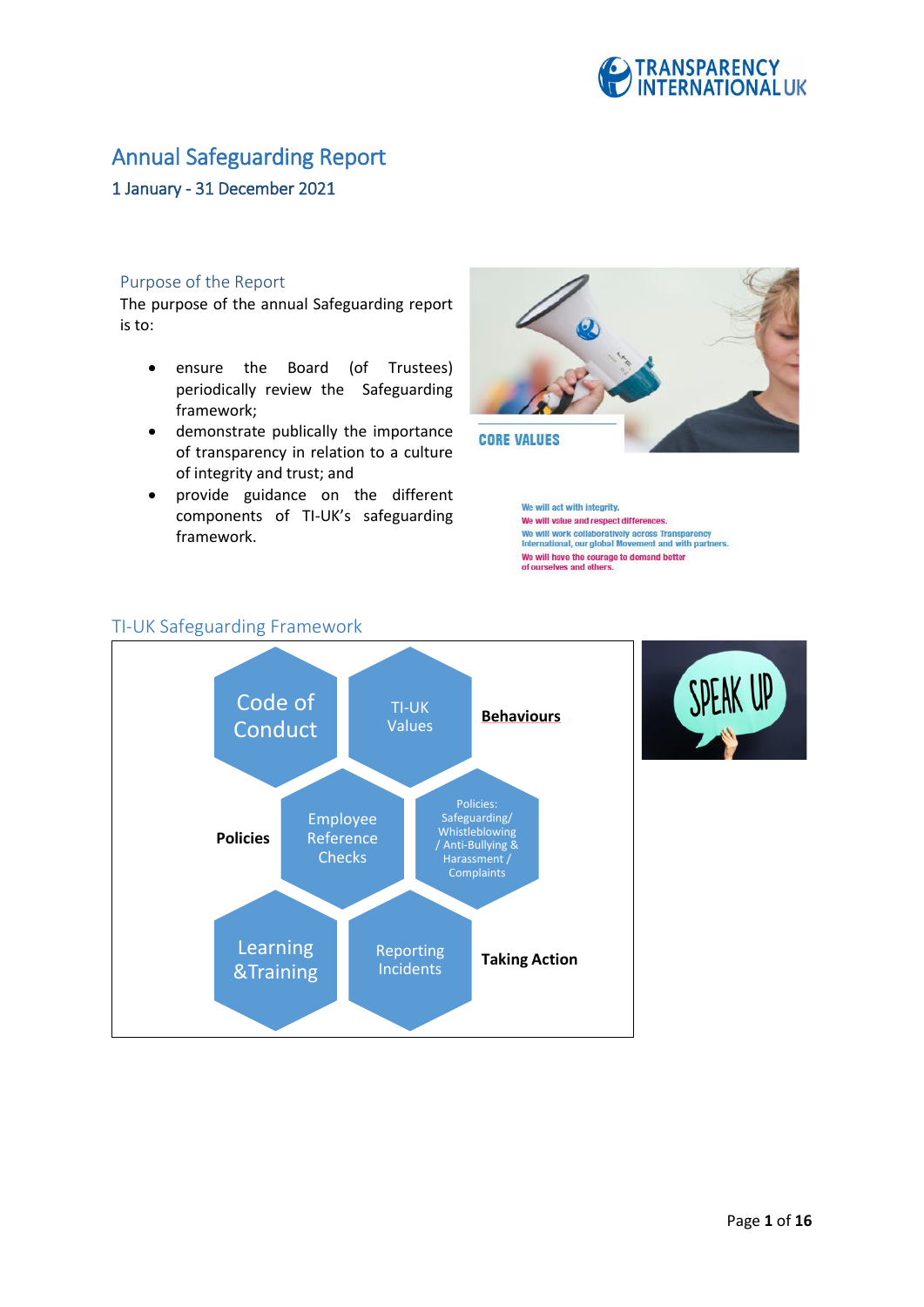

## Board

The Board of Trustees of TI-UK recognise that they have collective responsibility to ensure that the charity is accountable to beneficiaries, funders and the wider public in relation to Safeguarding.

Board members are all required to sign the TI-UK Code of Conduct on their appointment. They are also provided with induction into matters related to Safeguarding.

The Board have outlined their commitment to Integrity and Accountability in relation to Safeguarding and this is emphasised in the formal induction process undertaken for all our people.

**We as a Board take collective responsibility to ensure that policies and procedures are in place to uphold high standards of integrity and accountability, to create an environment that reflects the core values and guiding principles of the TI Movement and to promote such standards and principles.** 

But we recognise that from time to time, things at work may go wrong. Whether it is Safeguarding, Bullying and Harassment, Racism, Fraud, Bribery, Corruption or other matters that require Whistleblowing. We assure you that we shall act on your concerns.

We recognise that negative and unethical behaviour can be undertaken by colleagues, consultants, Board members or project partners. Our policies outline the reporting channels to utilise for the different type of issues and these include line managers, The People Team or our Safeguarding Officer (COO).

In the event that these routes are not appropriate or that they have proved not to be effective then the policies indicate how and when these should be channelled through the Chair of the Board [\(Fiona.Thompson@transparency.org.uk\)](mailto:Fiona.Thompson@transparency.org.uk) who may choose to refer it to the Ethics Advisory Panel of TI-UK. The panel Chair, David Nussbaum can be contacted vi[a ethics@transparency.org.uk.](mailto:ethics@transparency.org.uk)

**By ALL of us working together to uphold high standards of behaviour we can ensure we have a workplace built on trust and respect which are vital elements to deliver our strategy and mission.** 

The TI-UK 2022/2023 Risk Register includes Safeguarding as part of the overall risk register. This ensures that the risks are monitored on a regular basis by the Senior Leadership Team and the Finance, Risk & Audit Committee.

## Delegation

Day to day delegation for Safeguarding at TI-UK is within the role responsibilities of the Chief Operating Officer, Colin Munro. The COO has direct line management reporting to the Chief Executive. They also have direct access to the Chair of the Board. There are documented procedures in place to ensure that matters related to Safeguarding are reported in a timely manner to the Charity Commission and donors through Serious Incident Reports.

#### Risk Assessment

The Safeguarding Policy outlines the risk based approach taken. Assessment is made of how likely it is that a safeguarding matter could arise in programmes with the aim to put in place mitigation measures to reduce this risk. TI-UK has very limited direct contact with vulnerable adults and children in the course of its work (in *the narrowest of Safeguarding definitions*). But this is not grounds for complacency and three areas of higher risk are identified: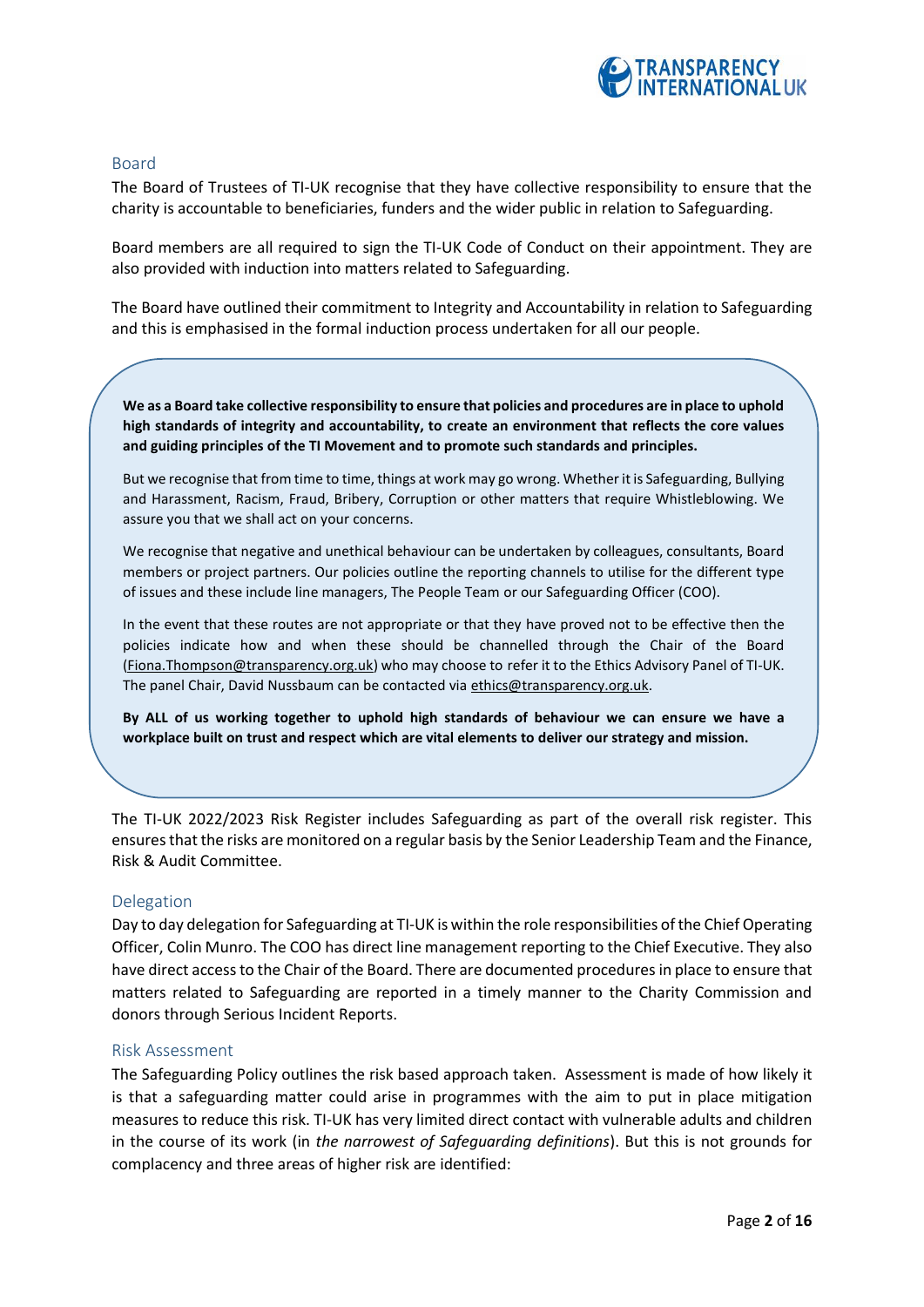

- employees and consultants travelling overseas who may not act in accordance with TI-UK core values and guiding principles in their on or off-duty time
- third-party relationships overseas principally other TI chapters and occasionally other NGOs to whom funds or grants are made
- TI national chapters with legal advisory centres or similar functions that are funded by TI-UK and may come into contact with children or vulnerable adults.

Travel restrictions due to the global pandemic continued to reduce the risks in relation to employees or consultants travelling overseas and this is likely to continue into the early part of 2022. Whilst remote working can reduce the opportunity for incidents to occur, guidance was issued to remind colleagues of acceptable on-line behaviour and to provide assurance that any matters would be investigated in the normal ways despite the virtual office environment.

## Matters Reported

| Type of Report<br>by Potential | Employee | Partner  | Volunteer                | Contractor  | 2021<br><b>Total</b>         | 2020<br><b>Total</b>     | 2019<br><b>Total</b>     | 2018<br><b>Total</b> |
|--------------------------------|----------|----------|--------------------------|-------------|------------------------------|--------------------------|--------------------------|----------------------|
| Wrongdoer                      |          |          |                          |             |                              |                          |                          |                      |
| Sexual Abuse                   |          |          |                          |             | $\overline{\phantom{0}}$     |                          |                          |                      |
| Exploitation                   | -        |          | $\overline{\phantom{a}}$ |             | $\qquad \qquad \blacksquare$ | $\overline{\phantom{0}}$ | $\overline{\phantom{0}}$ |                      |
| Sexual                         |          |          |                          |             |                              |                          | 1                        |                      |
| Harassment                     |          |          |                          |             |                              |                          |                          |                      |
| Conflicts of                   |          |          |                          |             |                              |                          |                          |                      |
| Interest                       |          |          |                          |             |                              |                          |                          |                      |
| Code of Conduct                |          |          | $\overline{\phantom{a}}$ |             | $\blacksquare$               | $\overline{\phantom{0}}$ |                          |                      |
| <b>Bullying &amp;</b>          |          |          |                          |             |                              | 1                        |                          | 4                    |
| Harassment                     |          |          |                          |             |                              |                          |                          |                      |
| Other                          | -        |          | $\overline{\phantom{a}}$ |             | $\overline{\phantom{0}}$     | $\overline{\phantom{0}}$ | $\overline{\phantom{0}}$ |                      |
| Total                          | Ω        | $\Omega$ | $\mathbf 0$              | $\mathbf 0$ | $\mathbf 0$                  | 1                        |                          | 4                    |

## Reports Investigated

No reports were received in 2021 and whilst this may be a result of greater awareness raising on values and behaviours, prolonged remote working and a reduced employee headcount we don't assume this is automatically a positive assurance that issues are not occurring. We continue to raise awareness of Whistleblowing and promoting a Speak Up culture so that people feel safe to report incidents and confident their concerns will be acted upon.

## Charity Commission Serious Incident Reports

No new Serious Incident Reports in relation to Safeguarding were made in 2021 (2020: one) to the Charity Commission.

## Progress against 2021 Priorities

We set out key areas identified for focus in 2021 and are pleased to report progress against each of these: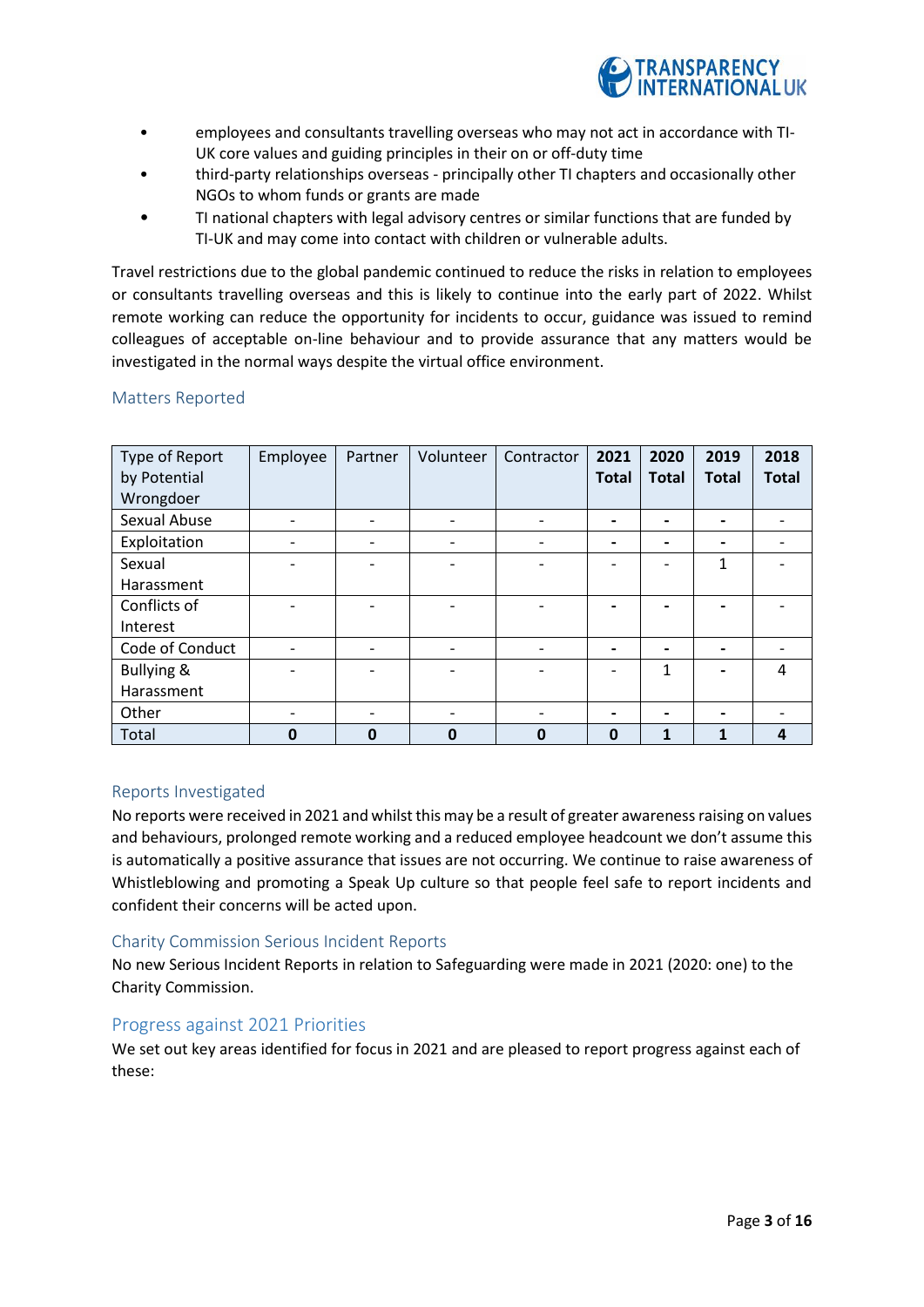

| Focus area                                                                                                                                                                       | Progress in last 12 months                                                                                                                                                                                                                                                                                                                                                                                                                                                                                                                                                                                                                                                       |
|----------------------------------------------------------------------------------------------------------------------------------------------------------------------------------|----------------------------------------------------------------------------------------------------------------------------------------------------------------------------------------------------------------------------------------------------------------------------------------------------------------------------------------------------------------------------------------------------------------------------------------------------------------------------------------------------------------------------------------------------------------------------------------------------------------------------------------------------------------------------------|
| Continuing<br>with<br>engagement<br>colleagues to ensure our culture of<br>integrity and trust is promoted and<br>understood. This will include Listen                           | We undertook surveys in February, June and November 2021 to<br>monitor level of confidence (see section below).<br>Whistleblowing training was provided to all at the October One                                                                                                                                                                                                                                                                                                                                                                                                                                                                                                |
| into Action survey results and<br>refresher training on safeguarding.                                                                                                            | Team meeting. In person training could not be delivered in 2021<br>due to the pandemic.                                                                                                                                                                                                                                                                                                                                                                                                                                                                                                                                                                                          |
| Rolling out of our Race at Work action<br>plan to include a zero-tolerance of<br>bullying and harassment in relation<br>to race or ethnicity.                                    | The Race at Work action plan was finalised in June 2021 and is<br>published on our web-site along with details of our values.<br>https://www.transparency.org.uk/careers                                                                                                                                                                                                                                                                                                                                                                                                                                                                                                         |
| Developing programme approaches<br>to ensure that we are not gender<br>blind and to undertake this across the<br>different programme areas through<br>our internal policy group. | Resource constraints and lack of in-person collaboration time has<br>impacted the delivery of this focus area. Whilst internal<br>discussions on the priority for this has continued it will be taken<br>forward into 2022/2023. The TI Secretariat and the Equal Rights<br>Trust produced in July 2021 'Defying exclusion: Stories and<br>insights on the links between discrimination and corruption'.                                                                                                                                                                                                                                                                         |
| Continued engagement with the<br>sector on developments including<br>BOND and the Charity Speak Up<br>Network.                                                                   | We continue as a BOND member to utilise their expertise in this<br>area.<br>We continued to participate in the charity sector network<br>promoting a Speaking Up culture and those insights resulted in a<br>refreshed Whistleblowing Policy and training resource that was<br>launched in October 2021.<br>The Charity Commission Regulatory Alert (June 2021)<br>Safeguarding in international aid: key steps to consider was<br>reviewed by the Finance, Risk and Audit Committee in September<br>with enhancements made to policies and procedures. Progress<br>on this was noted by the Charity Commission as part of their<br>periodic monitoring visits in November 2021. |

## Listen into Action Results

As part of our regular employee surveys we ask specific questions to help us understand how our current culture supports integrity and trust with specific thoughts around Safeguarding, Bullying and Harassment and Whistleblowing. For these questions we also used gender data to identify trends or aspects we need to consider.

|                                                                                                                                             | November 2021 |                                    | <b>June 2021</b> |                                    | <b>February 2021</b> |                                    |
|---------------------------------------------------------------------------------------------------------------------------------------------|---------------|------------------------------------|------------------|------------------------------------|----------------------|------------------------------------|
| <b>Results</b>                                                                                                                              | Yes           | No/Not<br>sure/Too<br>early to say | Yes              | No/Not<br>sure/Too<br>early to say | Yes                  | No/Not<br>sure/Too<br>early to say |
| I know where to access information on<br>rumours and allegations related to<br>safeguarding, bullying and harassment and<br>whistleblowing? | 83%           | 17%                                | 68%              | 32%                                | 68%                  | 32%                                |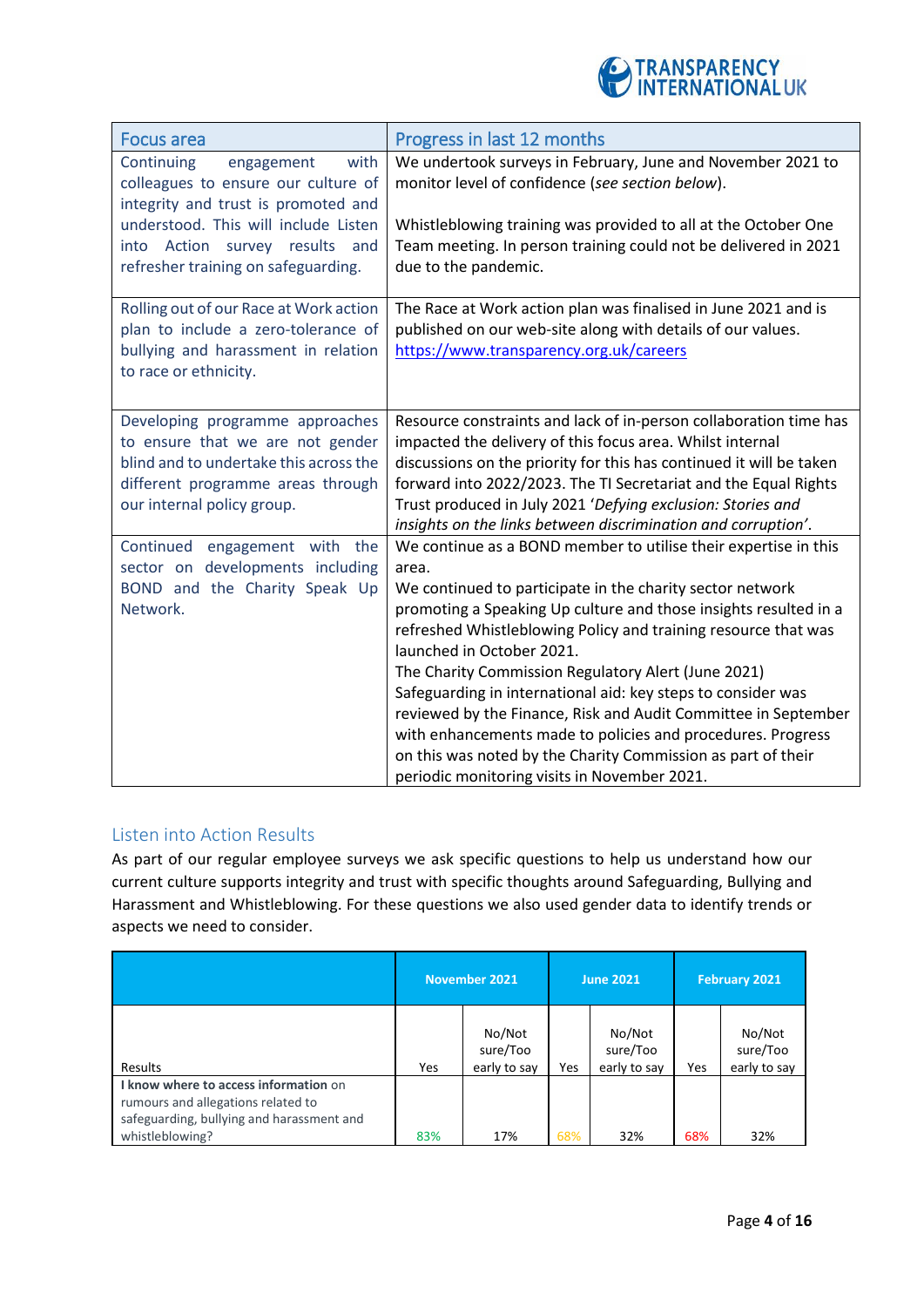

| I feel confident to act on rumours and<br>allegations related to safeguarding, bullying |     |     |     |     |     |     |
|-----------------------------------------------------------------------------------------|-----|-----|-----|-----|-----|-----|
| and harassment and whistleblowing?                                                      | 83% | 17% | 64% | 36% | 80% | 20% |
| Are you confident that management will act                                              |     |     |     |     |     |     |
| on allegations of safeguarding                                                          | 83% | 17% | 68% | 32% | 72% | 28% |
| Are you confident that management will act                                              |     |     |     |     |     |     |
| on allegations of bullying and harassment                                               | 67% | 33% | 57% | 43% | 64% | 36% |
| Are you confident that management will act                                              |     |     |     |     |     |     |
| on allegations of fraud                                                                 | 80% | 20% | 86% | 14% | 88% | 12% |

The results over the year continue to indicate a high level of confidence, 4 in 5 colleagues, are confident themselves to act on any type of allegation and confident that management will act on allegations of safeguarding and fraud. This reduces to 3 out of 5 colleagues who are confident that management will act on allegations of bullying and harassment. The results remind us of the need for in-year refresher training (Whistleblowing training in October 2021) and suggest some further work is required with those in management roles to ensure they are aware of how best to handle bullying and harassment matters.

## Sector Engagement

TI-UK recognises that engagement with the sector is a vital element to promote confidence that safeguarding remains a priority. It also wishes to ensure it can learn and develop using the evidence from organisations that operate in a larger scale and with higher levels of resources to dedicate to this area.

As a sector the challenges have been outlined with a recognition that these will take concerted efforts over many years to address fully:

**Context is key:** NGOs highlighted the importance of ensuring safeguarding standards, such as the Core Humanitarian Standard or Keeping Children Safe, are translated into policies that can be easily implemented in any context. It's also imperative to design proportionate processes and practices for organisations of different sizes.

**People report to those they trust:** Building relationships and trust is essential, so organisations must understand any barriers to reporting and why people might not report concerns. It's crucial to acknowledge that whistleblowers can often be the voice of the victim or survivor. Failing to listen to or protect whistleblowers is silencing their voice.

**Power and privilege matter:** Sexual exploitation, abuse and harassment are fundamentally about gender inequality and power imbalances. As a sector, there is a need to understand our own power and privilege. We must call out power dynamics that exist within our organisations and programmes. We must demonstrate a long-term commitment to address deep-rooted inequalities based on gender, race, age, sexuality and disability, and how vulnerabilities intersect.

**Safeguarding is everyone's responsibility and culture shift takes time:** We know shared codes of conduct and standards of practice already exist, but these tend to be driven by policies and procedures. We must address the norms, values, attitudes and behaviours that may shape how those policies and procedures are implemented

**Commitment to get safeguarding right:** progress in many different areas, including better systems, updated policies, more training, and increased oversight and involvement of CEOs, senior leaders and trustees in safeguarding work.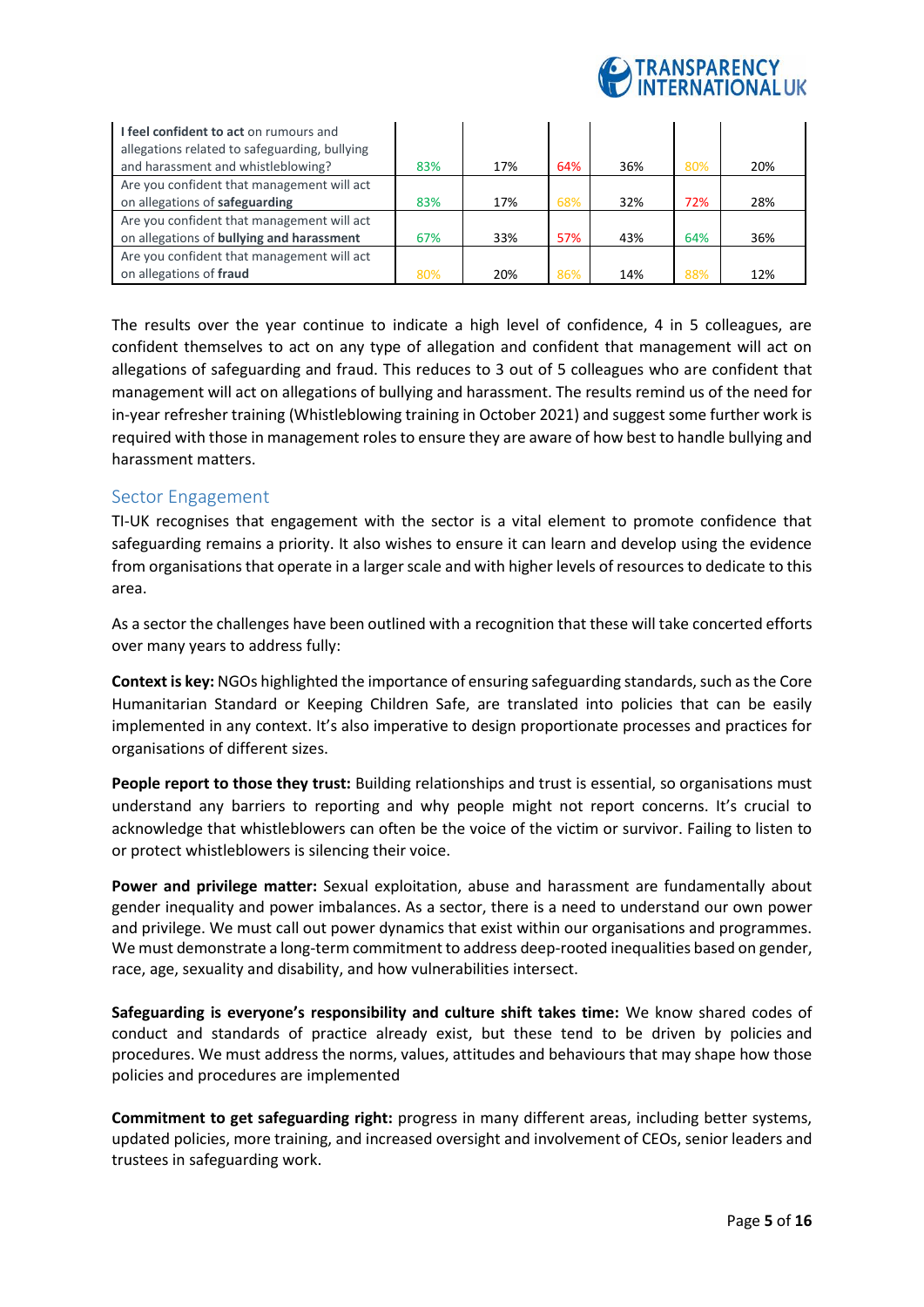

## 2022 Priorities

In 2022 our priorities will include:

- Continuing engagement with colleagues to ensure our culture of integrity and trust is promoted and understood. This will include Listen into Action survey results and induction/refresher training on safeguarding, whistleblowing and anti-bullying and harassment.
- The external review (Spring 2022) by Defence and Security related to gender and programme design and delivery will help inform discussions on future planning across different TI-UK programmes.
- Continued engagement with the sector on developments including BOND and the Charity Speak Up Network.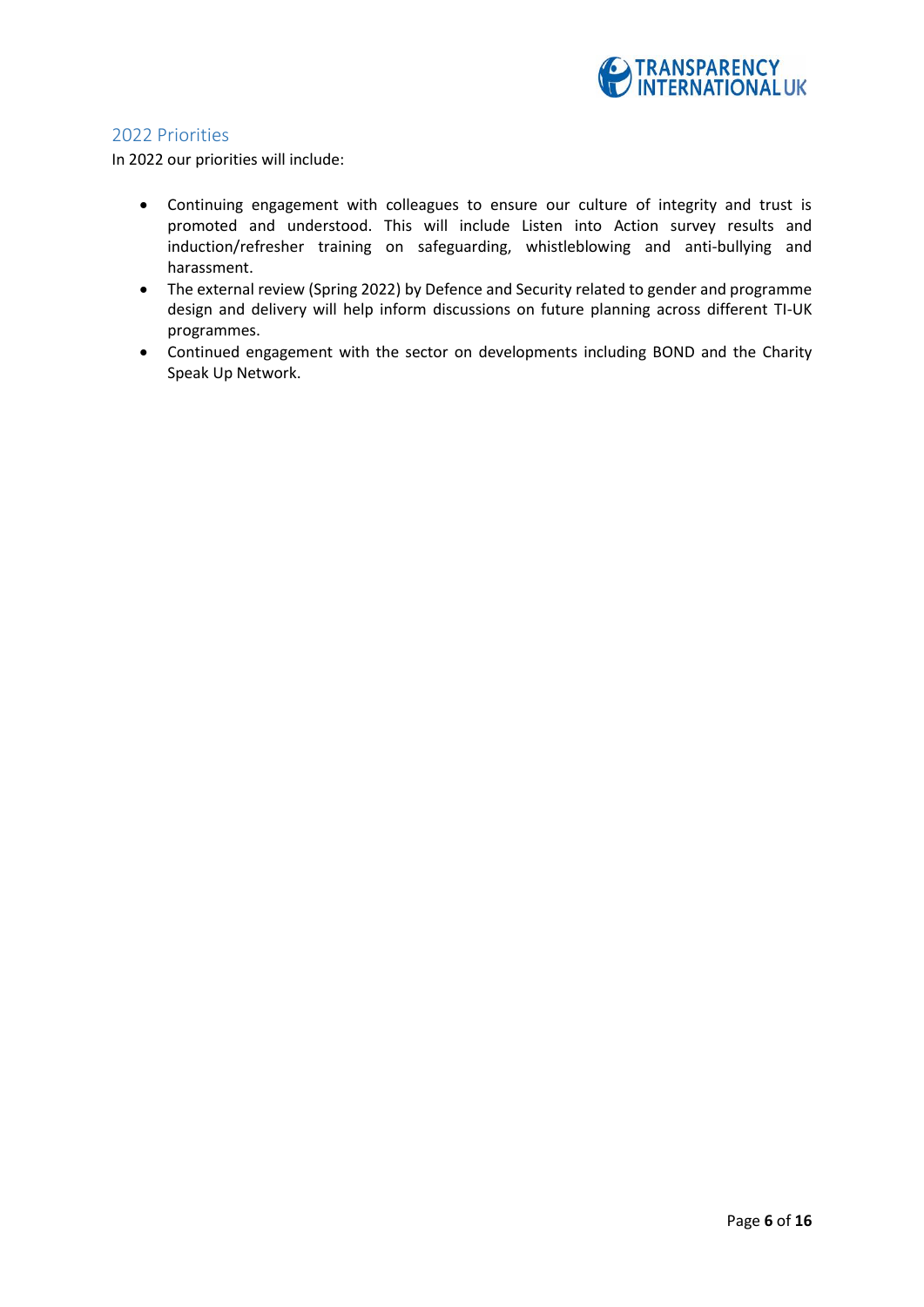

# Summary of Safeguarding Framework Components

| Component                                                                                                                                                                                                                                                                       | Key aspects                                                                                                                                                                                                                                                                                                                                                                                                                                                                                                                                                                                                                                                                                                                                                                                                                                  |
|---------------------------------------------------------------------------------------------------------------------------------------------------------------------------------------------------------------------------------------------------------------------------------|----------------------------------------------------------------------------------------------------------------------------------------------------------------------------------------------------------------------------------------------------------------------------------------------------------------------------------------------------------------------------------------------------------------------------------------------------------------------------------------------------------------------------------------------------------------------------------------------------------------------------------------------------------------------------------------------------------------------------------------------------------------------------------------------------------------------------------------------|
| <b>Code of Conduct</b>                                                                                                                                                                                                                                                          | The Code of Conduct is available for different types of engagement with TI-<br>UK: employees, consultants, interns, Board members and ordinary<br>members. Copies are available on the TI-UK web-site within the Policies<br>and Procedures document (https://www.transparency.org.uk/governance-<br>0/Policies%20and%20Procedures)                                                                                                                                                                                                                                                                                                                                                                                                                                                                                                          |
| <b>Movement's Strategic</b><br>commitment to values of<br>transparency, integrity and<br>accountability.<br>TI-UK's commitment to act<br>with integrity, value and<br>respect differences, work<br>collaboratively & the<br>courage to demand better<br>of ourselves and others | The TI-UK Strategic Plan (2021-2030) outlined the movement's<br>commitment to safeguarding:<br>"Across the Transparency International Movement we are striving for the<br>highest standards of transparency, integrity and accountability. These<br>values and behaviour are promoted and recognised across our<br>organisation. We will do all we can to ensure equality of opportunity and to<br>prevent any kind of discrimination on the basis of race, gender or religion.<br>We will continue to safeguard all colleagues and stakeholders through our<br>systems for reporting and resolving issues, as well as ensuring we have a<br>culture where people have the confidence to speak-up."<br>TI-UK have developed four key values of which acting with integrity and<br>respecting differences are vital to our strategic success. |
| <b>People Team priorities</b>                                                                                                                                                                                                                                                   | The People Team priorities are centred on ensuring that a high trust<br>culture is in place that will not only support our colleagues to perform at<br>their best, but also ensure the environment allows them to focus on<br>delivering our strategic mission. In line with that, resources are focused on<br>ensuring that we have a Speak Up where colleagues have the tools to<br>promote whistleblowing, safeguarding and anti-bullying.                                                                                                                                                                                                                                                                                                                                                                                                |
| <b>Pre-Employment Reference</b><br><b>Checks</b>                                                                                                                                                                                                                                | Whilst many employers are only willing to provide limited factual standard<br>references, requests are made to confirm that the candidate is not subject<br>to an on-going safeguarding investigation/ or left before such an<br>investigation concluded.                                                                                                                                                                                                                                                                                                                                                                                                                                                                                                                                                                                    |
| <b>Policies:</b><br><b>Safeguarding</b><br><b>Whistleblowing</b><br><b>Anti-Bullying &amp;</b><br><b>Harassment</b><br><b>Complaints</b>                                                                                                                                        | The safeguarding policy, whistleblowing and anti-bullying and harassment<br>policies were reviewed in 2021 are available on the shared drive, the<br>internal HR system, Iris, and on the TI-UK web-site.<br>The Complaints Policy and Procedure allows external parties the<br>opportunity to raise concerns and have these investigated. The policy is<br>available on the main web-site. The Whistleblowing Policy also outlines<br>how complaints may be handled.<br>A standard email address for reporting matters is in place<br>(reporting concerns@transparency.org.uk) with these being received by<br>the COO who is also the Safeguarding Officer.                                                                                                                                                                                |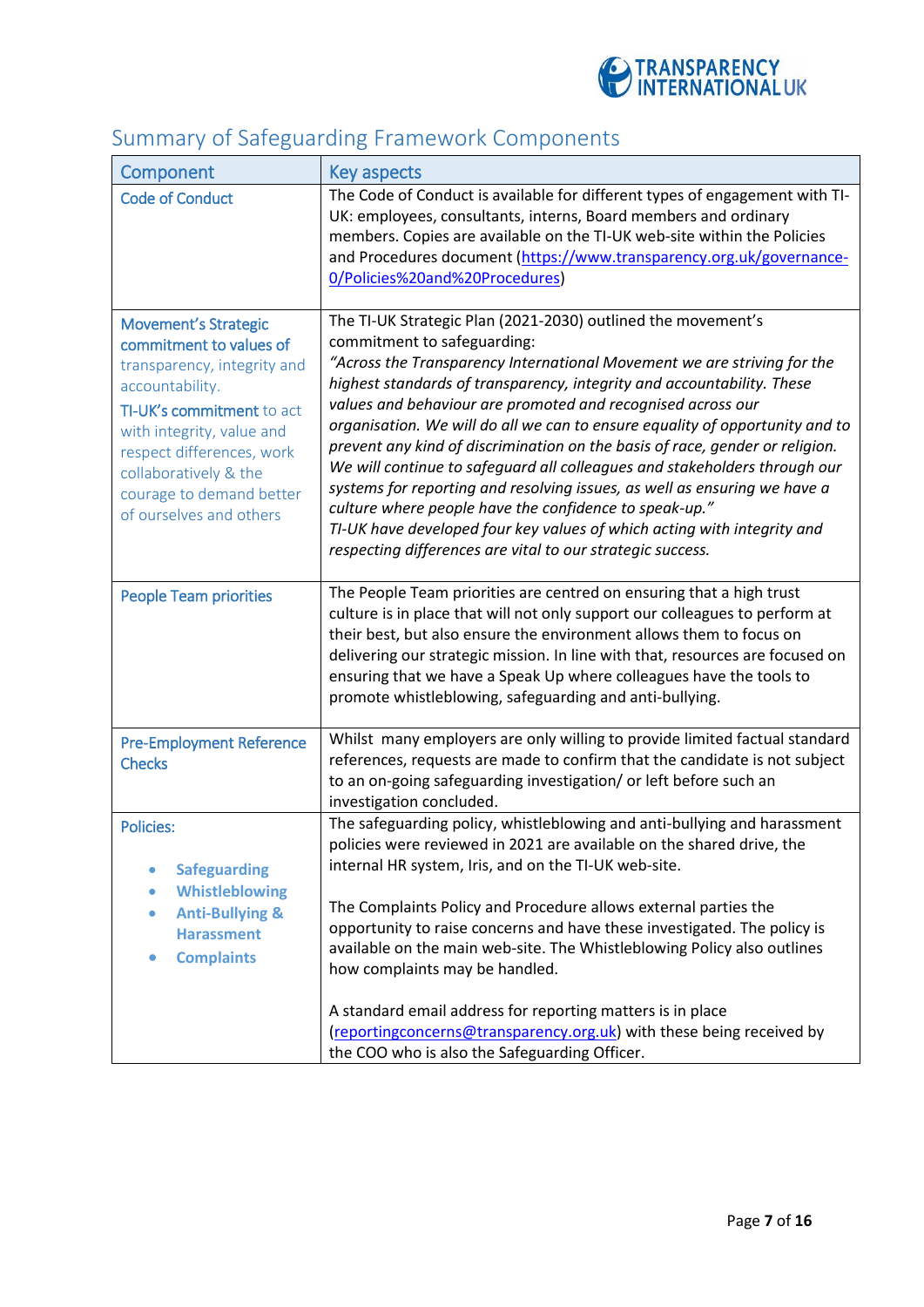

| <b>Component</b>               | <b>Key aspects</b>                                                                                                                                                                                                                                                                                                                                                                                                                                                                                                                                                                                                                                                                                                        |
|--------------------------------|---------------------------------------------------------------------------------------------------------------------------------------------------------------------------------------------------------------------------------------------------------------------------------------------------------------------------------------------------------------------------------------------------------------------------------------------------------------------------------------------------------------------------------------------------------------------------------------------------------------------------------------------------------------------------------------------------------------------------|
| <b>Learning &amp; Training</b> | Induction training is available for all new starters. The sessions set out the<br>Board commitment, Safeguarding Framework, policy and procedure and<br>scenarios to encourage discussion and debate. Feedback is received after<br>these sessions to ensure that the approach to training remains relevant<br>and timely. Refresher training is provided at least annually.                                                                                                                                                                                                                                                                                                                                              |
| <b>Reporting Incidents</b>     | The Chief Executive's report to each Board meeting includes a formal<br>confirmation as to the number of safeguarding incidents reported. The<br>Board action list that is updated after each Board meeting and is available<br>for all employees to view on the Shared drive also has details published.<br>A written procedure is in place to provide guidance as to how to report<br>Serious Incidents to the Charity Commission.<br>A standard report is in place for raising complaints related to safeguarding.<br>This highlights that rumours as well as actual complaints can be registered.<br>The report also ensures that the next steps are logged and details of any<br>investigation required is outlined. |
|                                | A glossary of terms is in place to help ensure we promote a culture that<br>utilises sector wide terminology.                                                                                                                                                                                                                                                                                                                                                                                                                                                                                                                                                                                                             |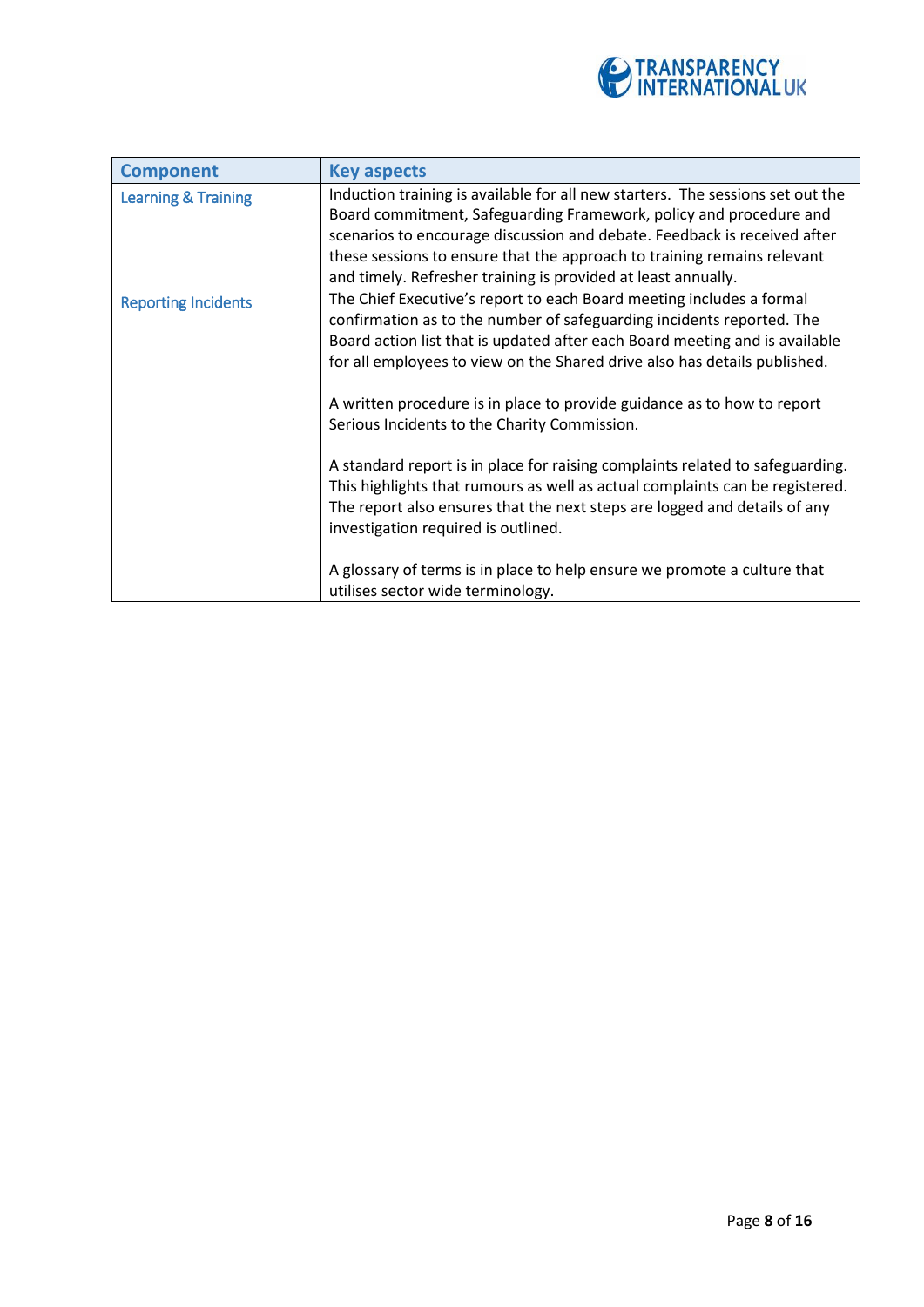

## Safeguarding Incident Report

This form allows safeguarding incidents to be reported to TI-UK. It could apply to an incident involving employees, volunteers, consultants, Board members or others associated with our work.

Reports can reach you through various routes. This may be in a structured format such as a letter, email, text or message on social media. It may also be in the form of informal discussion or rumour. If you hear something in an informal discussion or chat that you think is a safeguarding concern, then you should report this.

If a safeguarding concern has been disclosed to you, it is helpful to bear the following in mind:

- Listen
- Empathise with the person
- Ask who, when, where, what but not why
- Repeat/ check your understanding of the situation
- Report to the appropriate colleague (line manager and / or Safeguarding Officer (COO)

**Confidentiality**: Due to the sensitive nature of safeguarding concerns, confidentiality must be maintained during all stages of the reporting process, and information shared on a limited 'need to know' basis only. This includes senior management who might otherwise be appraised of a serious incident.

Please try to complete and send the following information within **24 hours** of you being alerted to the concern. Please email t[o reportingconcerns@transparency.org.uk](mailto:reportingconcerns@transparency.org.uk)

|                                                                                                   | <b>Response</b> |
|---------------------------------------------------------------------------------------------------|-----------------|
| Name of person making report                                                                      |                 |
| Name(s) of alleged survivor(s)/ victim (s) of<br>safeguarding incident(s) if different from above |                 |
| Name(s) of alleged wrongdoer (s)                                                                  |                 |
| Description of incident(s)                                                                        |                 |
| Dates(s), times(s) and location(s) of incident                                                    |                 |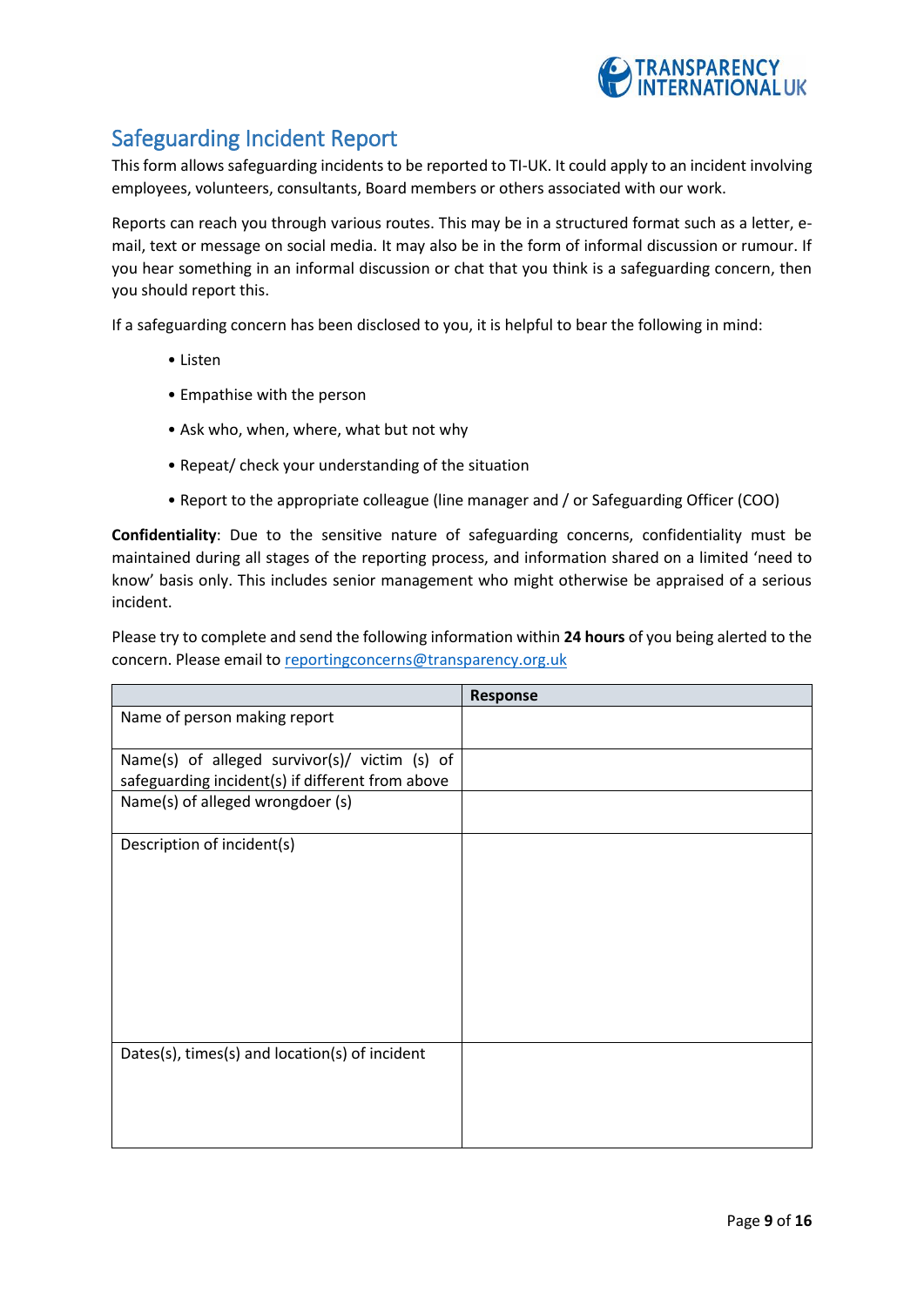

## Section 2: To be completed by the Line Manager/ Safeguarding Officer

| Does the reported incident(s) represent a breach of safeguarding<br>policy? Does this concern constitute a potential breach of TI-UK | Yes/No / Not yet clear |
|--------------------------------------------------------------------------------------------------------------------------------------|------------------------|
| policy? Is there an identified victim?                                                                                               |                        |
| Is there sufficient information to follow up this report                                                                             | Yes/No                 |
| What policy (policies) are applicable to this incident?                                                                              | Please select          |
| Safeguarding                                                                                                                         |                        |
| Whistleblowing<br>$\bullet$                                                                                                          |                        |
| Anti-Bullying & Harassment                                                                                                           |                        |
| Code of Conduct                                                                                                                      |                        |
| Does the report raise any concerns relating to children under the age                                                                | Yes/ No                |
| of 18 or a vulnerable adult? If it does outline the expert advice being                                                              |                        |
| sought to handle this matter.                                                                                                        |                        |
| Does this matter need to be referred to the authorities for                                                                          | Yes/No                 |
| investigation? The primary consideration should be the safety of all                                                                 |                        |
| concerned Including the survivor / victim, witnesses and the alleged                                                                 |                        |
| wrongdoer.                                                                                                                           |                        |
| Do we have the relevant expertise and capacity to manage this                                                                        | Yes/ No                |
| safeguarding case? If not what expertise are we sourcing?                                                                            |                        |
| Clarify what, how and with whom information will be shared relating                                                                  | Please outline details |
| to this case. Confidentiality should be maintained at all times, and                                                                 |                        |
| information shared on a need-to-know basis only.                                                                                     |                        |

## Case Management

| <b>Role</b>                                      | <b>Name and Job Title</b> |
|--------------------------------------------------|---------------------------|
| <b>Decision Maker</b>                            |                           |
| Person who received the report (such as the      |                           |
| focal point, or manager)                         |                           |
| People Business Partner assigned                 |                           |
| Safeguarding adviser (or equivalent) if required |                           |
| Investigator / Individual undertaking a Fact     |                           |
| Finding review                                   |                           |

## Decision

These could be (but are not limited to)

• No further action (for example if there is insufficient information to follow up, or the report refers to incidents outside TI-UK's remit*). Details are still to be logged on Confidential Register of Incidents.* 

- Investigation/ Fact Finding Review is required to gather further information
- Immediate disciplinary action if no further information needed
- Referral to relevant authorities

## Case Reporting

UK Charity Commission Serious Incident Report *Yes/ No*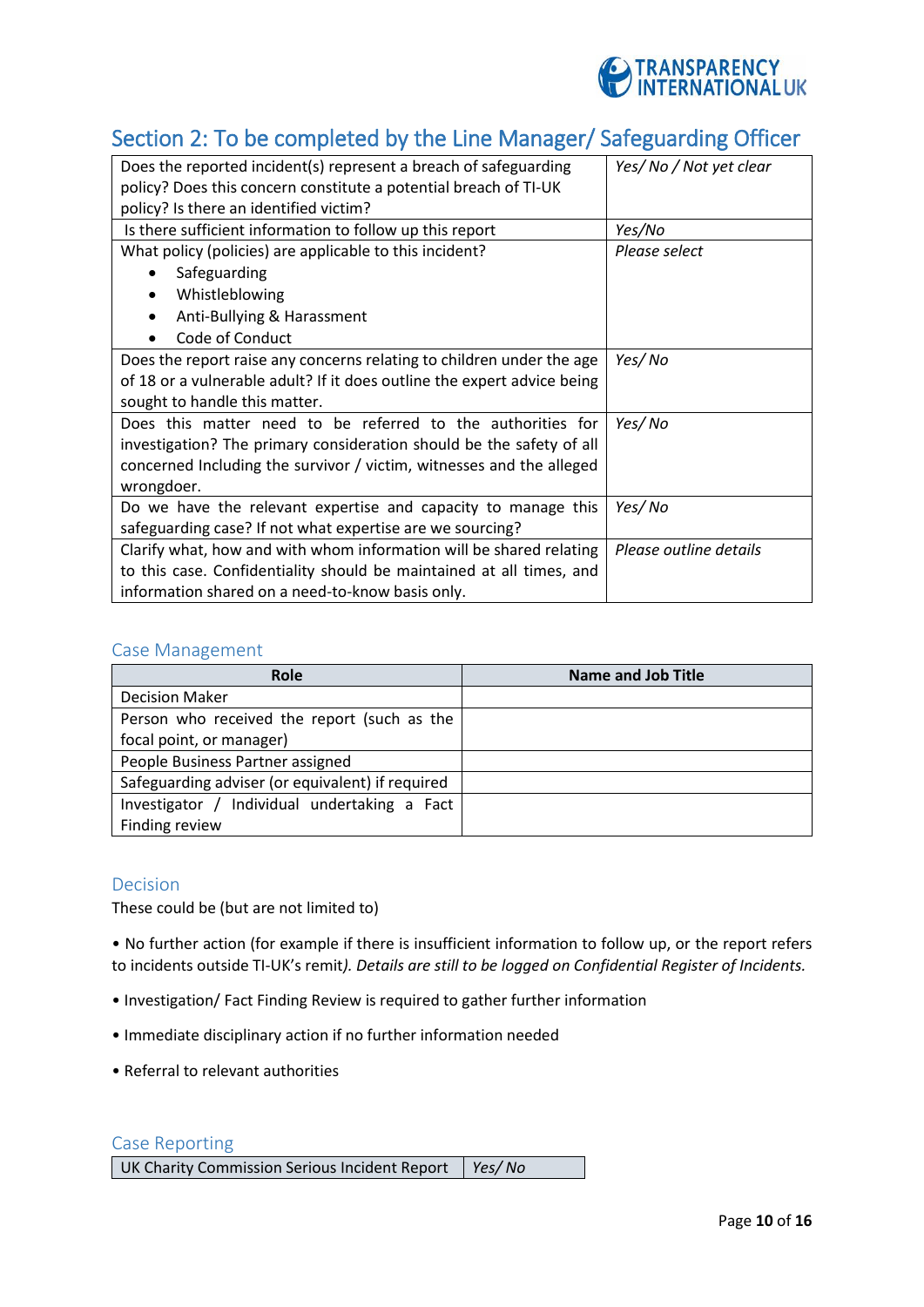

Donor Funding: Reporting Concerns *Yes/ No / N/a*

## Enhanced Safeguarding Due Diligence for TI-UK External Partners

The following survey seeks to ensure that TI-UK have appropriate safeguarding standards cascaded down their delivery chain. We are collecting this data as part of our requirement to provide evidence to our donors that adequate standards are in place as well as ensuring that our partners are aware of those expectations.

## **Safeguarding Policy**

Q1: Do you have a policy that is up-to-date and covers bullying, sexual exploitation and harassment, and abuse? **(Yes/ No) Please upload copy/ copies of the policy/ policies**

Q2: Does the policy cover:

- (i) Your commitment to safeguarding, why this policy is important and that it applies to all without exception **(Yes/ No)**
- (ii) An explanation as to who the policy applies to (trustees/ Board members/ employees/ volunteers) **(Yes/ No)**
- (iii) A reassurance that all concerns and allegations will be taken seriously and responded to appropriately **(Yes/ No)**
- (iv) A commitment to safe recruitment, selection and vetting of employees, trustee/Board members and volunteers **(Yes/ No)**
- (v) Any arrangements for reporting concerns related to the Chief Executive/ Executive Director that could require a different reporting route **(Yes/ No)**
- (vi) Confirmation that the policy is approved and endorsed by the Board with a review date highlighted **(Yes/ No)**

Q3: Do you have a designated safeguarding contact point within the organization that reports regularly to senior leadership or the board?

## **INSERT NAME/ JOB TITLE**

Q4: Do you currently work with children, vulnerable adults, and/or young people? If yes, Q5 below

Q5: Do you have a child protection policy and/or vulnerable adult's policy that is:

- (i) Considered to be fully up-to-date? **(Yes/ No)**
- (ii) Has a commitment to inform parents/ carers of the policy and procedure as appropriate? **(Yes/ No)**
- (iii) A reassurance that all concerns and allegations of abuse will be taken seriously and responded to appropriately? **(Yes/ No)**
- (iv) Details of how matters may be referred to the police/ children and vulnerable adult services? **(Yes/ No)**

Q5: Do you provide refresher training on safeguarding to employees? **(Yes/ No)**

Q6: How often do you to provide this training? **Annual / Bi-annual / Ad-hoc** 

## **Whistleblowing**

Q7: Do you have an up-to-date whistleblowing policy: **(Yes/ No) Please upload copy**

Q8: Does the policy:

- (v) Apply to both employees and external stakeholders? **(Yes/ No)**
- (vi) Provides reassurance that reports or allegations made in good faith will not face reprisal? **(Yes/ No)**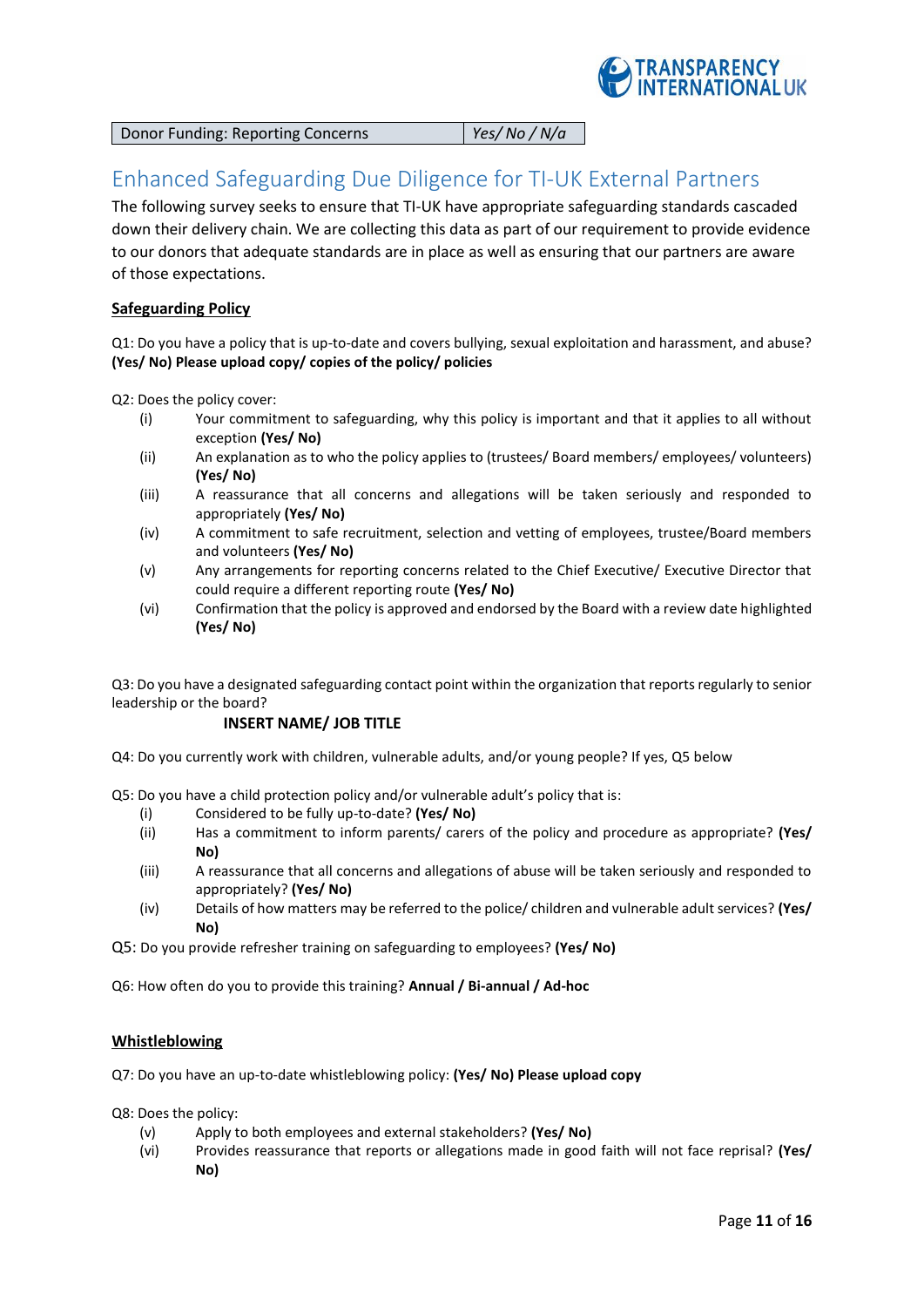

- (i) Includes clear processes on the dealing of concerns raised, and by whom, and the timelines involved? **(Yes/ No)**
- (vii) Outline any arrangements for reporting concerns related to the Chief Executive/ Executive Director that could require a different reporting route **(Yes/ No)**

#### **Human Resources**

Q9: Do you provide training and guidance to new starters on policies related to safeguarding, whistle-blowing, bullying and harassment, grievances etc? **(Yes/ No)**

Q10: Do you maintain a training log of employees who have participated in such training? **(Yes/ No)**

#### **Risk Management**

Q11: Do you have an up-to-date detailed register of safeguarding issues (grievances, etc.) and how are they dealt with? **(Yes/ No)**

Q12: How many instances have been reported / investigated in the last calendar year related to:

|                                  | Reported | Investigated |
|----------------------------------|----------|--------------|
| Safeguarding                     |          |              |
| <b>Bullying &amp; Harassment</b> |          |              |
| Whistleblowing                   |          |              |

Where the numbers require explanation please provide a brief commentary:

Q14: Where there have been no reported instances are you planning to review policies / procedures, internal communication, training etc to provide reassurance that matters are not going unreported? **Yes/ No / Not considered necessary** 

Q15: Have your programme areas altered or changed in the last year that exposes you to more risks related to working with children and / or vulnerable people. **(Yes/ No)**

#### **The Code of Conduct**

Q16: Do you have in place an up-to-date Code of Conduct for employees and Volunteers that sets out clear expectations of behaviours – inside and outside the workplace – and what will happen in the event of noncompliance or breach of these standards? **(Yes/ No) Please upload copy**

Q17: Are all employees and volunteers provided with training on the code of conduct as part of their induction? **(Yes/ No)**

Q18: Has there been recent (within the last six-twelve months) communication to all employees and volunteers that reiterates the tone from the top in relation to safeguarding and acceptable behaviour? **(Yes/ No)**

#### **Governance and Accountability**

Q19: Are safeguarding matters reported to the Board as a standing agenda item? **(Yes/ No)**

#### **Funding to Partners**

Q20: Do you provide funding to other partners? **(Yes/ No)** If yes, Q21

Q21: Where you provide funding are there policies and procedures in place to cover the Safeguarding Framework as outlined above? **(Yes/ No)**

#### **Sharing Resources**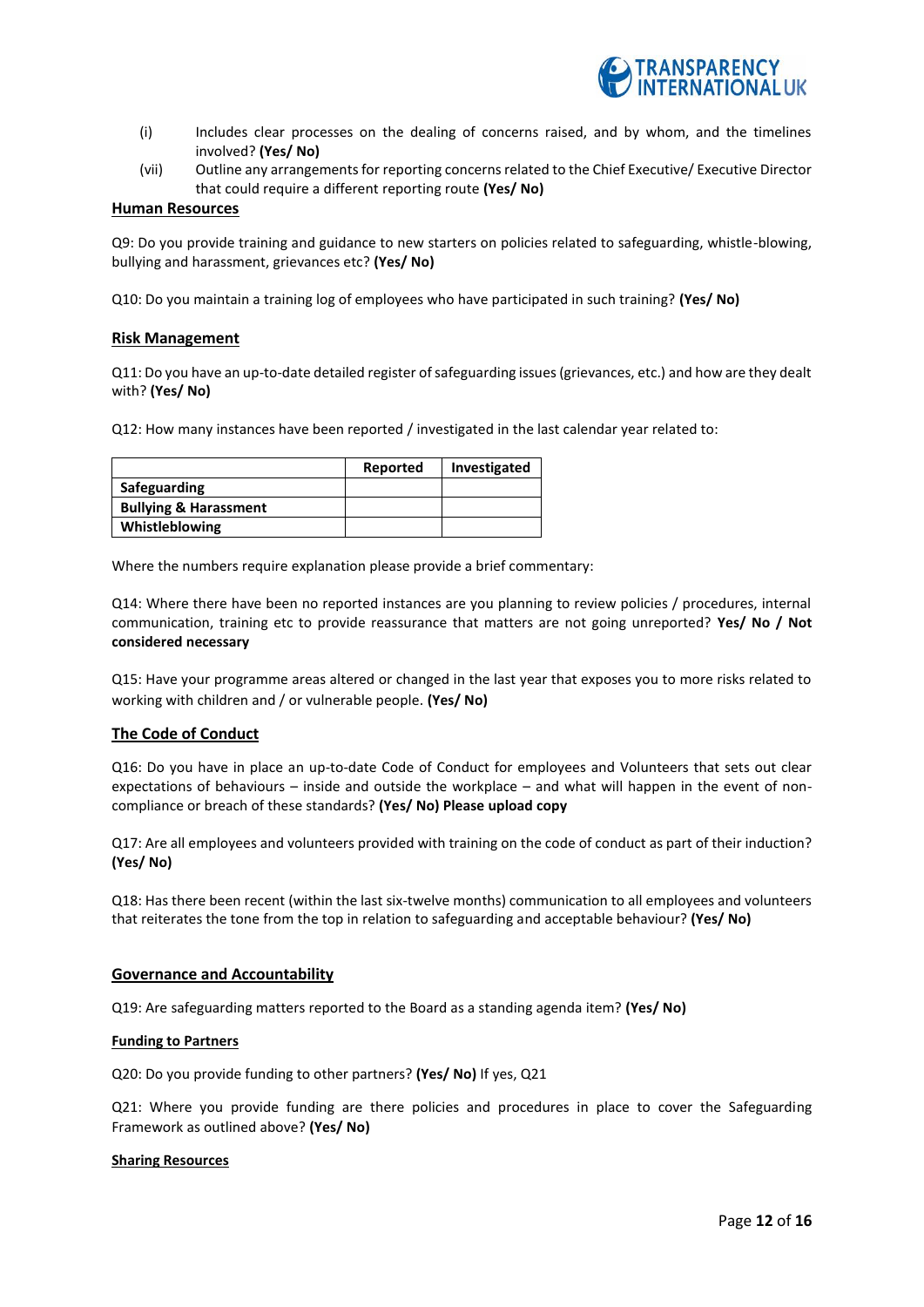

We recognise that we have opportunity to learn from each other and that there may be aspects we have covered where our own systems and processes could be enhanced. If you have guidance or suggestions to make to us please use the area below to highlight these.

## Glossary of Terms

Based on the BOND guidance the following definitions are used wherever possible by TI-UK. For certain terms **(#)** we indicate a preference for an alternative term to be commonly used.

[https://www.bond.org.uk/resources-support/uk-ngo-safeguarding-definitions-and-reporting](https://www.bond.org.uk/resources-support/uk-ngo-safeguarding-definitions-and-reporting-mechanisms#definitions)[mechanisms#definitions](https://www.bond.org.uk/resources-support/uk-ngo-safeguarding-definitions-and-reporting-mechanisms#definitions)

## **Allegation (#)**

An allegation is a claim that someone has done something wrong, but there is not yet evidence that proves the claim to be true. We prefer to use the term "**potential wrongdoing**" instead of "allegation"

## **Case Closure**

A case is considered closed when one of the following conditions is satisfied:

(a) "A case was decided to be unsubstantiated or for which further investigation was not warranted and for which a closure report has been issued.

(b) Alternatively, a case was concluded to be substantiated, accountability measures have been implemented and completed.

(c) Where circumstances prevented a full investigation of the case.

## **Complainant (#)**

A complainant is commonly understood as a person who files a complaint (see below). The term complainant may cause stigma for the person who raises a concern or shares details of an incident. Use of this word may stop people from reporting. Given that safeguarding issues include serious misconduct, criminal acts and human rights violations, and cannot simply be called complaints it may be better to use terms such as: **person raising a concern or an incident; or reporter**.

## **Complaint (#)**

Specific grievance of anyone who has been negatively affected by an organisation's action or who believes that an organisation has failed to meet a stated commitment. **We prefer to use concern, report or incident**.

#### **Concern**

A cause of anxiety or worry". A safeguarding concern is a feeling or worry that a child or adult may be at risk of harm, or may have been harmed, by the organisation's staff, associates, programmes or operations. Concerns may relate to something directly seen or heard, or may relate to information which has come to the organisations through any means. A concern is not yet confirmed or factchecked.

## **Conclusion of an Investigation**

The conclusion of an investigation is…the point where a decision is made that either: (a) There is sufficient factual information to make recommendations about the reported possible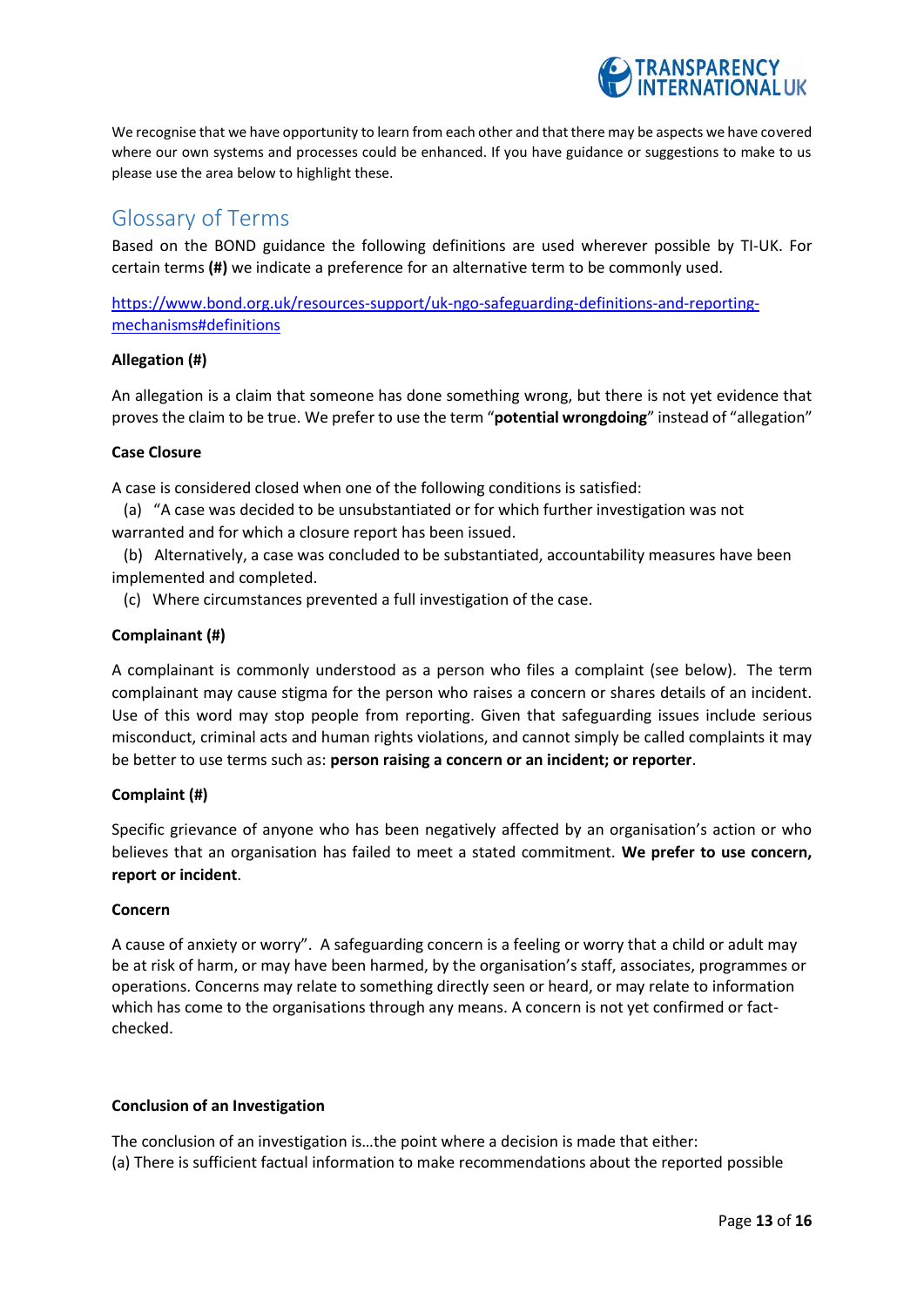

misconduct; or (b) The matter can no longer be effectively pursued and must be closed.

The conclusion of an investigation is not the same thing as the closure of a case. An individual survivor/victim as well as the potential wrongdoer may need ongoing support whether or not the investigation is complete. There will likely also be administrative actions, Human Resource actions and internal and external reporting requirements to be completed and documented prior to a case being closed. New evidence may come to light after a case is concluded. The case would then be reopened and further enquiries may be necessary

## **Fact Finding**

Ensuring the investigation of allegations of misconduct that involve people or entities with a direct contractual link. The word fact-finding is commonly used in one of two ways, either: (a) As a preliminary action to establish if there are grounds for further enquiry – this may include collection of written statements. (b) As the term used in place of investigation, with a similar meaning and function. The terms inquiry and investigation generally cover formal legal proceedings

#### **Incident**

A safeguarding incident refers to an act or series of acts of violence or abuse by one perpetrator or group of perpetrators. May involve multiple types of violence (physical, sexual, emotional, economic, socio-cultural); and may involve repetition of violence over a period of minutes, hours, or days. Safeguarding incidents are specifically those where: firstly the incident intentionally or unintentionally causes harm, or risk of harm, to staff, associates or members of the community – children or adults; and secondly harm is caused by the organisation's staff, programmes, or operations.

Incidents can also refer to frauds, thefts, significant financial losses, criminal breaches, terrorism or extremism allegations. This can include actions of partners, including partners based overseas.

#### **Investigation**

A fact finding and analytical process designed to gather information in order to determine whether wrongdoing occurred and, if so, the persons or entities responsible

#### **Mandatory Reporting**

Mandatory reporting may refer to either:

(a) The contractual obligation to report safeguarding concerns or incidents internally, to an organisation.

(b) The legal obligation to report certain concerns or incidents to local or national authorities, including police.

(c) The obligation of organisations working outside their country of registration to report certain incidents or concerns to regulatory, legal, or other entities in their country of registration.

#### **Report**

A report is the term used to describe any incident, concern, or suspicion being raised with an organisation, once the organisation receives information and logs the case for action.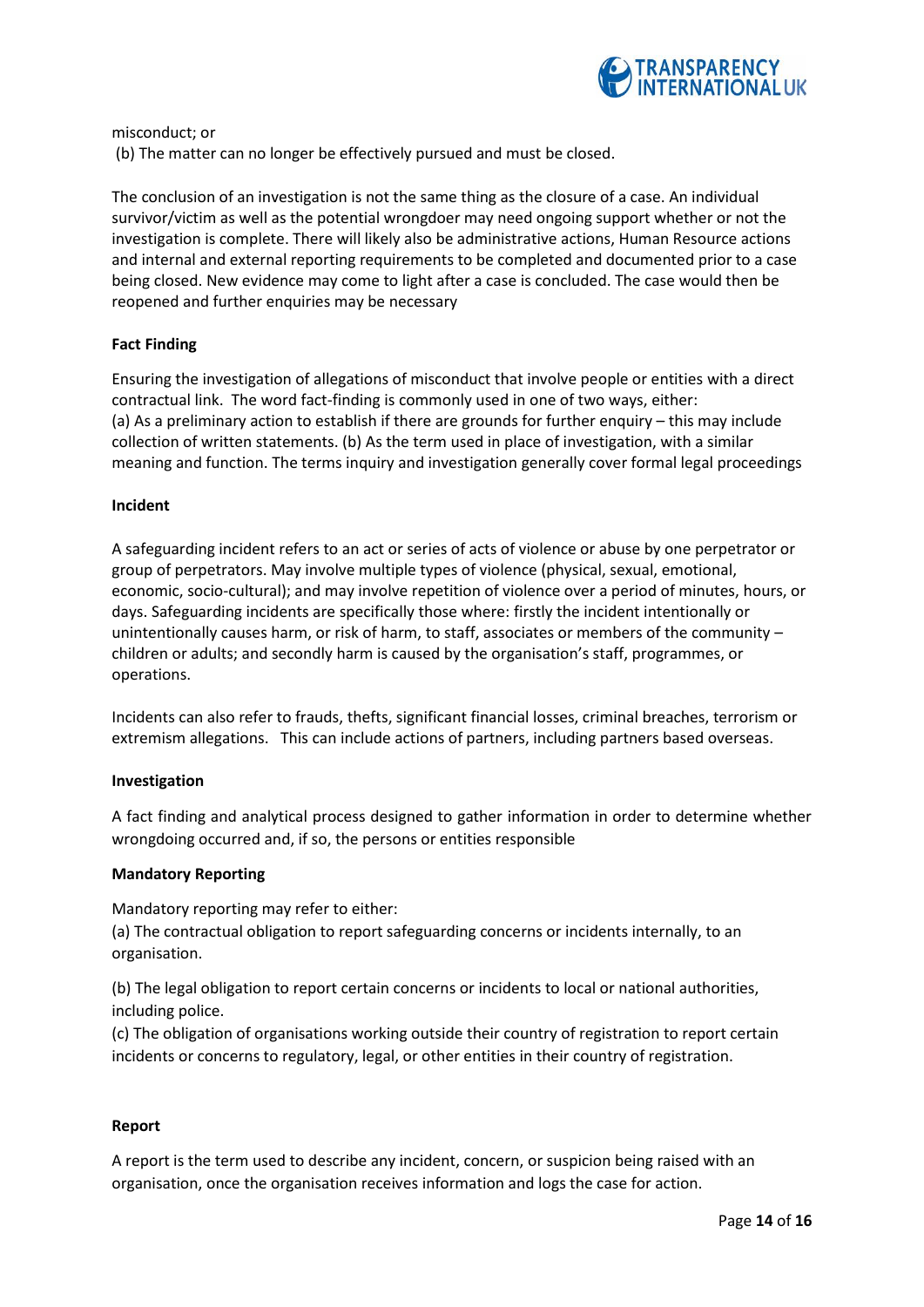

A report on the conduct of a staff member may cover a range of issues – including but not limited to: general programme feedback; concerns about general misconduct such as fraud, inappropriate use of organisational resources, and use of illicit substances; and disclosure of incidents of abuse, neglect, exploitation, violence, or harassment.

#### **Safeguarding**

Safeguarding is an umbrella term that covers Protection from Sexual Exploitation and Abuse, sexual harassment and is increasingly used, in the international humanitarian community, as a broad term that covers all forms of maltreatment or harm caused by staff, associates, operations, or programmes, where survivors are affected populations and/or other staff members – either adults or children. Globally, safeguarding is not always a recognised term and can be difficult to translate.

#### **Suspicion**

A suspicion is a concern or reported incident that is, as yet, not proven by evidence to be true.

#### **Survivor**

The terms 'victim' and 'survivor' can be used interchangeably. 'Victim' is a term often used in the legal and medical sectors. 'Survivor' is the term generally preferred in the psychological and social support sectors because it implies resiliency. Individuals themselves must also be able choose whether they are referred to as a survivor or a victim.

#### **Survivor-centred**

A survivor-centred approach means that the survivor's rights, needs and wishes are prioritized.[…Where the individual has rights:]

- To be treated with dignity and respect.
- To choose.
- To privacy and confidentiality.
- To non-discrimination.
- To information.

A survivor-centred approach puts the safety, wishes and interest of the survivor first, above all other considerations. Taking a survivor-centred approach requires that an organisation talks to and listens to the survivor in ways adapted to each and every single survivor. A survivor-centred approach indicates that the survivor's wellbeing should be prioritised over and above other actions such as internal reporting requirements, protecting an organisation's reputation, completing a fact-finding process or reporting a concern or incident to legal authorities.

## **Wrongdoer/ potential wrongdoer**

A wrongdoer is a person who does things that are immoral or illegal. The term wrongdoer is more easily understood as the person who is thought to have caused harm compared to alternatives such as subject of the complaint/report. Subject of the complaint may be misunderstood as the survivor. **Potential wrongdoer is preferred over perpetrator and alleged perpetrator** as it encompasses a wider range of behaviours relevant to safeguarding. Common understanding of the term perpetrator is that it describes a person who has committed a crime. Not all safeguarding concerns are criminal acts.